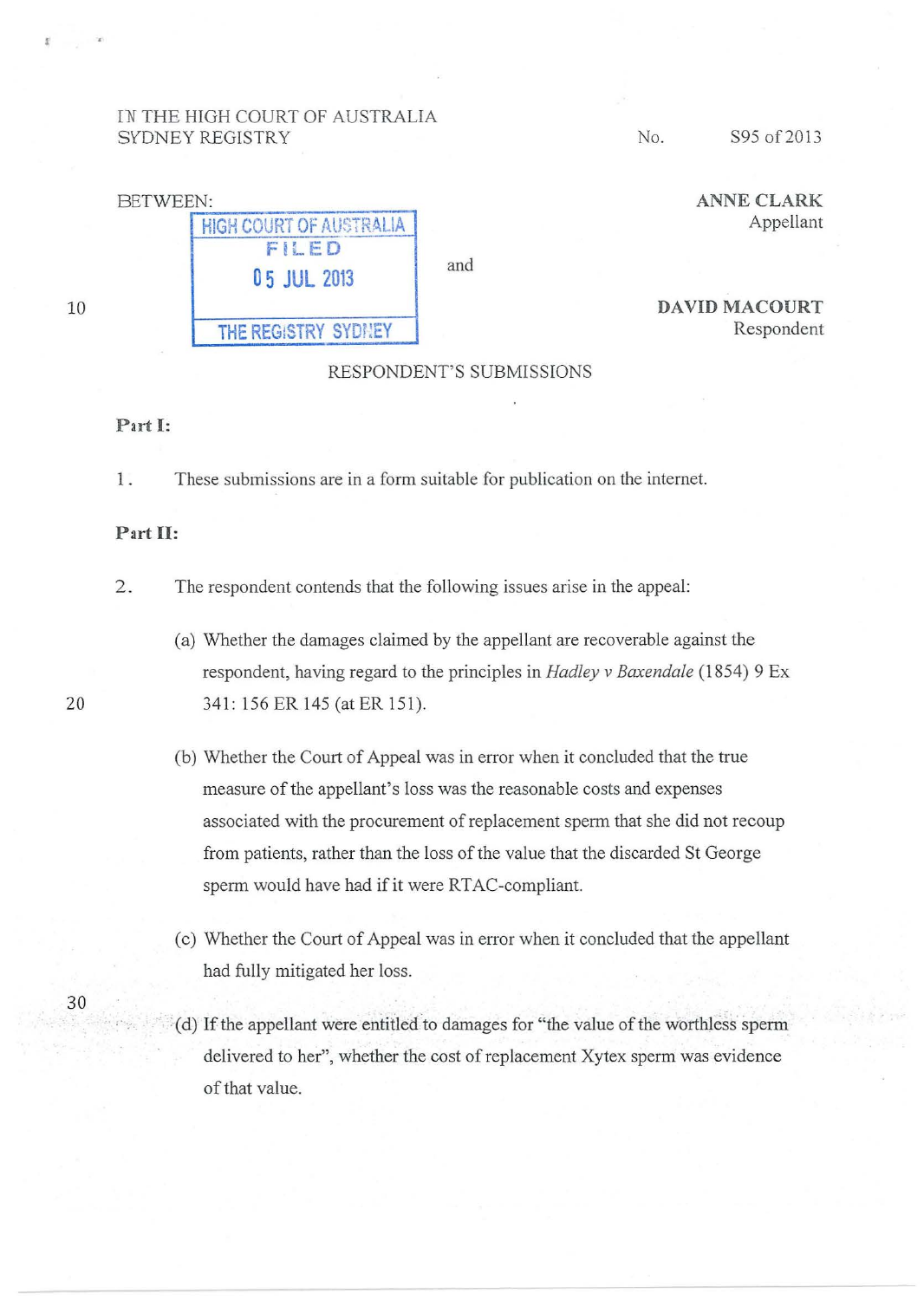3. The Respondent does not consider that notice in compliance with s.78B of the *Judiciary Act 1903* is required.

# Part IV:

- 4. The following facts contained in the appellant's narrative are contested:
	- (a) Paragraph 8 the Deed did not specify any number of straws that were to be transferred and the first time that any party was aware that 3513 had been transferred was when a stocktake by the appellant was completed on 29 November 2005, almost four years after the transfer; and
	- (b) Paragraph  $16$  the concession referred to in this paragraph is a reference to an exchange with Tobias AJA during the hearing of the appeal, which was to the effect that if the appellant were able to prove what she paid for the sperm, she may have been entitled to claim the loss of that amount.
- 5. Whilst there are no other facts in the narrative that are contested, there are significant facts that have not been included, as set out below.

## The regulatory framework within which the parties were contracting

- 6. The parties were contracting within a regulatory framework which governed the practice of all aspects of assisted reproductive technology medical practice **("ART").**
- 7. The primary source of regulation was the "Ethical Guidelines on the Use of Assisted Reproductive Technology in Clinical Practice and Research" **("the NHMRC Guidelines")** which are issued in accordance with the *National Health*  and Medical Research Council Act 1992 (Cth). In 2002 at the time of the Deed the 1996 edition of the NHMRC Guidelines were in force.<sup>1</sup>

10

<sup>&</sup>lt;sup>1</sup> Copies will be provided at the hearing.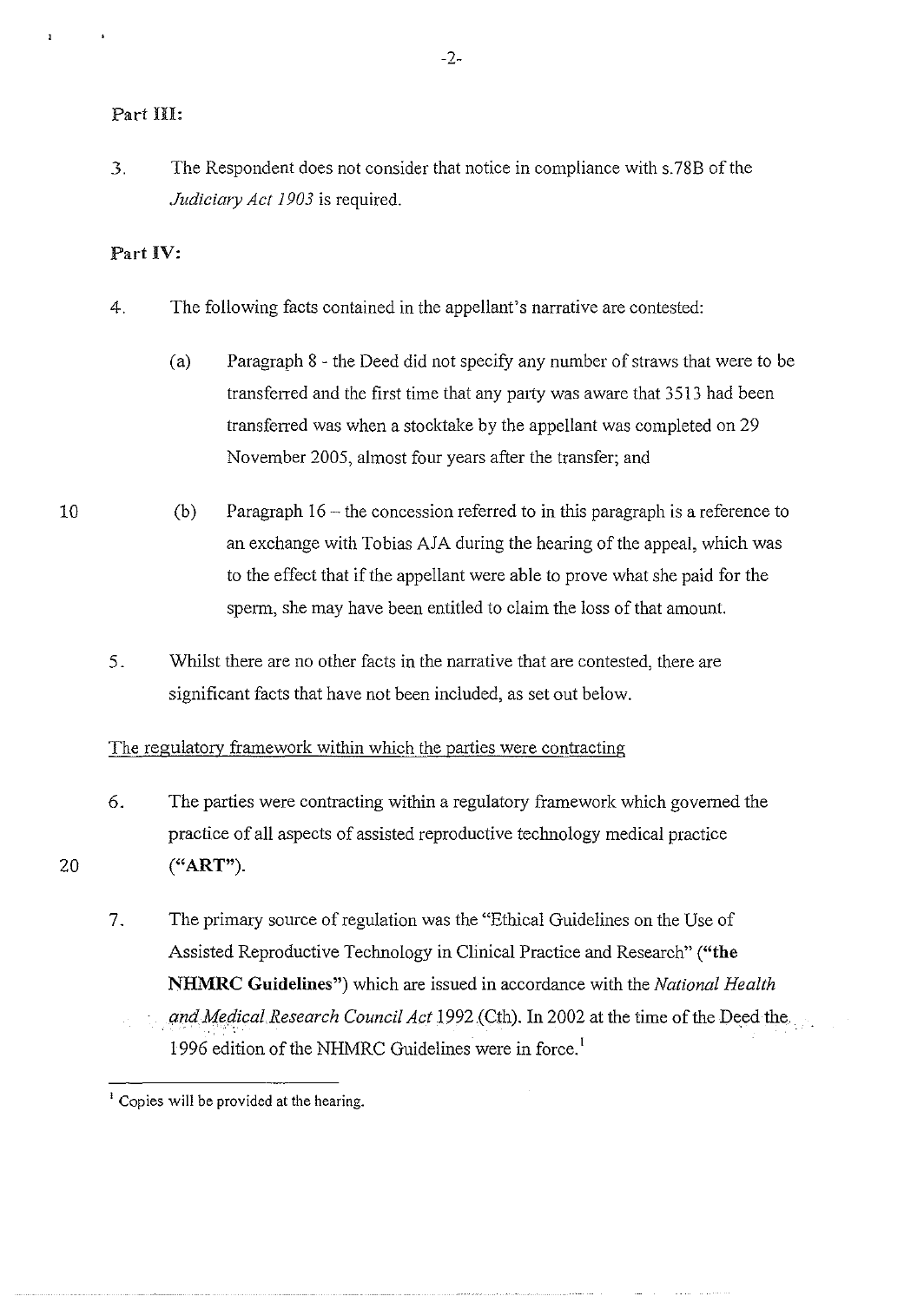- 8. Clause 2.1 of the 1996 NHMRC Guidelines stipulated that, to be entitled to practice in ART medicine, reproductive medicine units had to obtain accreditation from a recognised accreditation body. The Guidelines also stipulated that the recognised accreditation body was the Reproductive Technology Accreditation Committee of the Fertility Society of Australia ("RTAC"), and that accreditation was to include consideration of compliance with the NHMRC Guidelines and with the RTAC Code (see below).
- 10 9. RTAC promulgated a Code of Practice ("the RTAC Code") and expressly required all ART units to comply with it in order to receive accreditation to practice. Clauses 9.1 and 9.2 of the Code provided that accreditation would be reviewed periodically, and would normally be for a period of 3 years.
	- 10. The RTAC Code was amended from time to time and the version applicable when the Deed was entered into was the 1997 RTAC Code.<sup>2</sup> Clause 7.1 incorporated the NHMRC Guidelines and made compliance with them mandatory.
	- 11. Accordingly, if an ART practice did not comply with the NHMRC Guidelines and the RTAC Code, it would not be accredited by RTAC and, if it were not accredited, then it could not operate as an ART unit in Australia.
		- 12. Two specific requirements of the NHMRC Guidelines/RTAC Code are relevant.
		- 1 3. The first is that clauses 11.9 and 11.10 of the NHMRC Guidelines have at all relevant times provided that commercial trading in human sperm was prohibited, although the recovery of reasonable expenses was not precluded **("the NHMRC/RTAC restriction").<sup>3</sup>**The appellant confirmed in evidence that because

2012년 3월 3일 - 대학교 대학교 기

经国际公益保险

<sup>2</sup> Copies will be provided at the hearing.

-3-

<sup>&</sup>lt;sup>3</sup> Indeed, from 4 July 2007, the sale or purchase of sperm for an amount which exceeded the cost of the **reasonable expenses involved in its collection. storage or transport illegal by virtue ofs.l6 of the** *Human Cloning for Reproduction and Other Prohibited Practices Act2003* (NSW).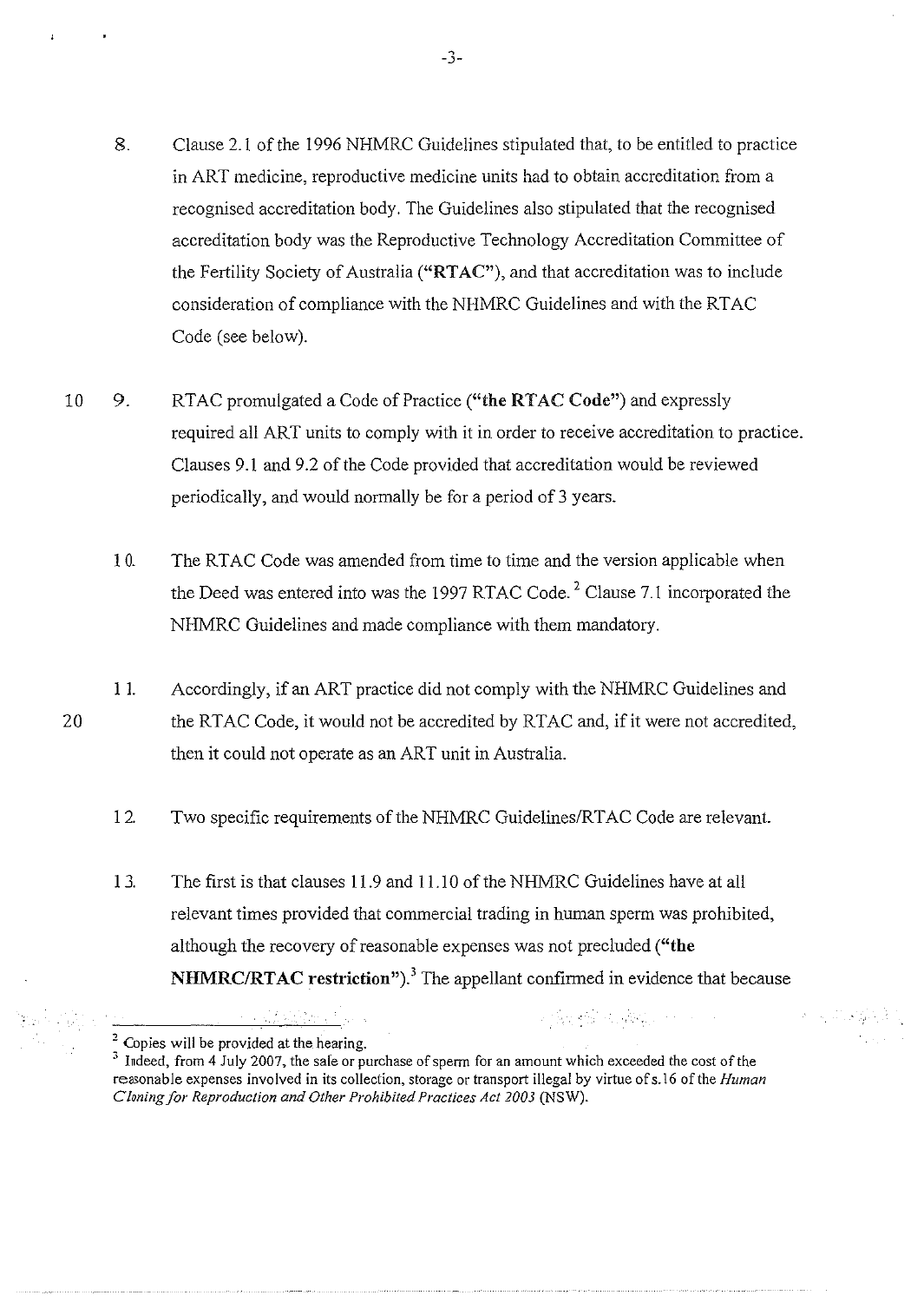of these restrictions, she did not, and had not, made a profit from supplying sperm: T32, lines 16-26, T:34, line 4- T:35, line 2, T:73, line 43 and T:94, line 21.

14. Secondly, donors of sperm were free to withdraw their consent for the use of the sperm they donated at any time and Attachment E clause 6.7 of the RTAC Code required that donors be specifically notified of this when donating sperm. Donated sperm could not be used in ART procedures unless donors had been notified of that right. If consent were withdrawn, the sperm could not be used in any ART procedure. This meant that, while possession and the right to utilise the sperm could be transferred to another party, title to, or property in the sperm, could not: CA [67]

## Relevant facts after 2002

ing<br>Alberta

- 15. The appellant took over possession of the practice in early 2002 including the straws of donated sperm, and commenced to utilise the sperm in patient treatments. Her gross fee income increased in the 2002, 2003 and 2004 financial years and she became liable to pay amounts to StGeorge under the Deed which totaled \$386,950. Neither party had taken a stocktake of the donor sperm and the Deed did not identify any quantity of sperm that was being transferred. A stocktake was completed by the appellant's staff on 29 November 2005 which concluded that 3,513 straws had been transferred at the time of the sale: Gzell J [26].
- 20

30

10

1 6. By that time the appellant had used 504 straws of SGFC sperm but, in September 2005, she purchased 30 straws of donor sperm from Xytex Corporation in the United States ("Xytex") (Gzell J [109]) and at about that time she ceased to use St George sperm because the donor records relating to that sperm had not been maintained as required by RTAC, in breach of the warranty in clause 5.l(a) of the Deed. From that time the appellant essentially obtained all new donor sperm from Xytex.

17. On 20 October 2008 the appellant was ordered to serve a proposed Reply to the then-current Defence to Cross Claim, which had asserted inter alia that she charged

The first of the company of the company of the company of the company of the company of the company of the company of the company of the company of the company of the company of the company of the company of the company of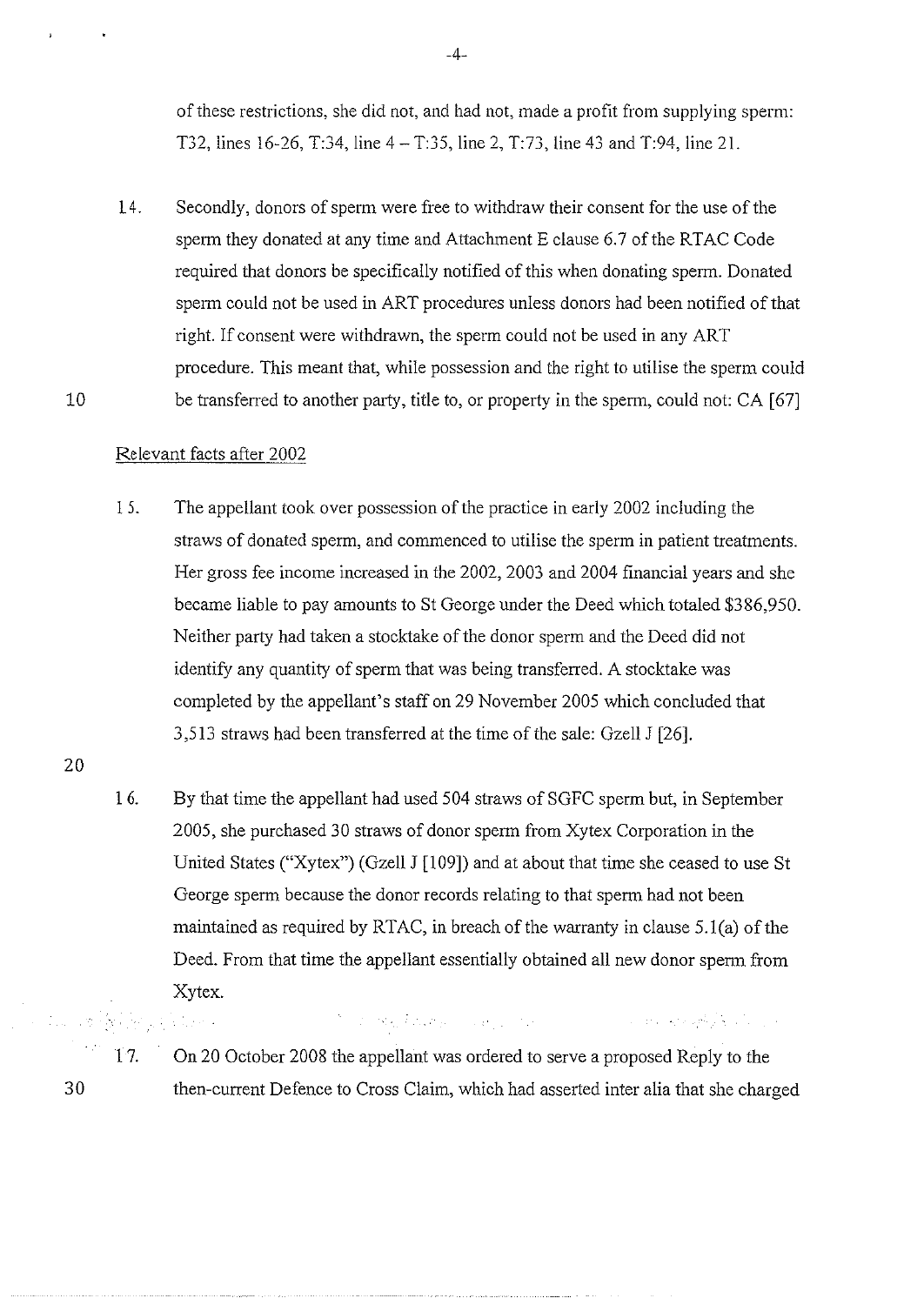patients amounts which were equal to, or exceeded, her costs of acquiring replacement Xytex sperm. In compliance with that order she served a "draft Reply" on 11 November 2008 in which she admitted that:

" ... *she charges and has charged a fee to patients for the use of the sperm acquired by her ji-om Xytex for an amount equal to the cost and expense involved in the acquisition of that sperm, but denies that that charge exceeds the cost and expense involved in the acquisition of that sperm.* "

#### Part V:

1 8. Not applicable.

## 10 Part VI:

#### Introduction

- l 9. In this case the appellant's pleaded claim was for damages assessed as the cost of replacement sperm, and she tendered evidence of payments she had made to Xytex for replacement sperm, and of the payments to Xytex which she expected to make in the future for replacement sperm, to quantify that loss.
- 2 0. However at the hearing she submitted that she was entitled to damages assessed instead as the value that the St George sperm would have had if she had been able to use it, and she asserted that the evidence of past and future payments to Xytex was evidence of that value. Gzell J awarded her damages assessed as the value that usable StGeorge sperm would have had as at the date of the breach of contract.
- 2 1. The Court of Appeal overturned that decision, concluding that her claim had been only for replacement costs, and finding that she had fully mitigated those costs when she charged patients, to whom she supplied the replacement Xytex sperm, an amount to recoup the amount she had paid to Xytex to obtain it.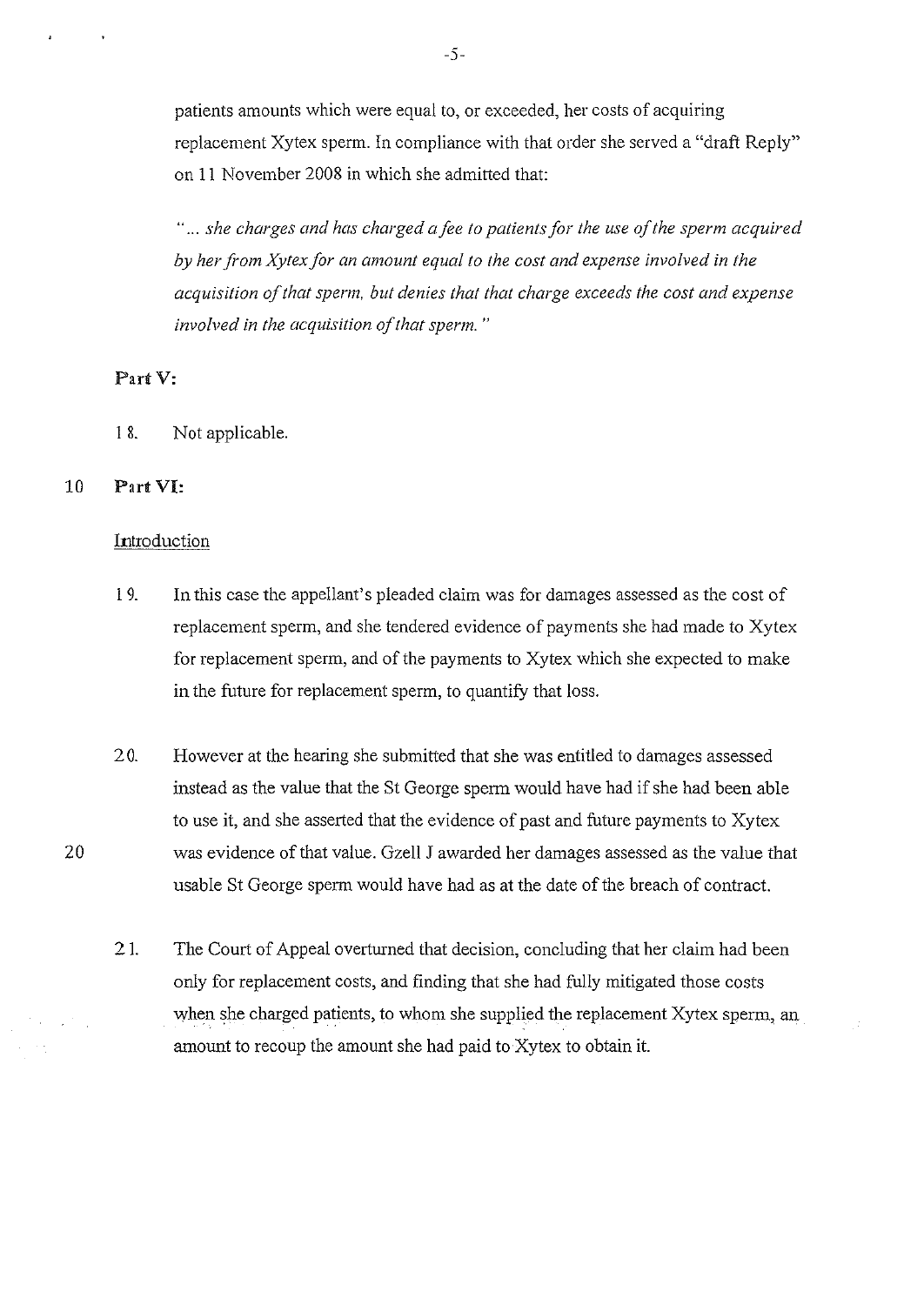- 22. Indeed, in circumstances where she recouped the replacement costs from patients, to order the respondent to pay damages to her based on her outlay for replacement costs would be to compensate her twice for one loss.
- 23. The Court of Appeal was correct but, even if the appellant had been entitled to damages assessed as the value of usable StGeorge sperm as Gzell J found, her claim should have failed. The evidence showed that, as a result of the NHMRC/RT AC restriction, she could not have made a charge for supplying St George sperm - still less a charge equivalent to the cost of buying replacement Xytex sperm - and indeed she did not assert that she had charged patients for the supply of St George sperm. Usable St George sperm therefore had no inherent value and the claim for damages ought to have been dismissed.
- 24. Paragraphs 18 and 19 of the appellant's submissions do not take into account the NHMRC/RTAC restriction. Moreover the charges she makes to patients for the supply of sperm are important if, as here, the breach results in her being able to increase those charges significantly.
- 25. Because of the restriction the contract sperm could not be supplied by the appellant for payment: there was no way to identify any cost to her of the sperm. However because of the breach, and her decision to replace the contract spenn with Xytex sperm, she became able to, and did, charge patients the replacement cost when supplying sperm i.e. \$511 per straw initially rising to \$980 per straw at the time of the hearing. She could not have supplied sperm for these amounts - or any amount - if there had been no breach.
	- 26. If she were supplying Xytex sperm for the amount for which she had been supplying St George sperm, then her loss might be the replacement cost as claimed. But herce the breach " ... *which caused the damage also caused the profit* ... " (per Mustill LJ in *Hussey v Eels* (1990) 2 QB 227 at 241) and any loss was thus fully mitigated.

10

30

-6-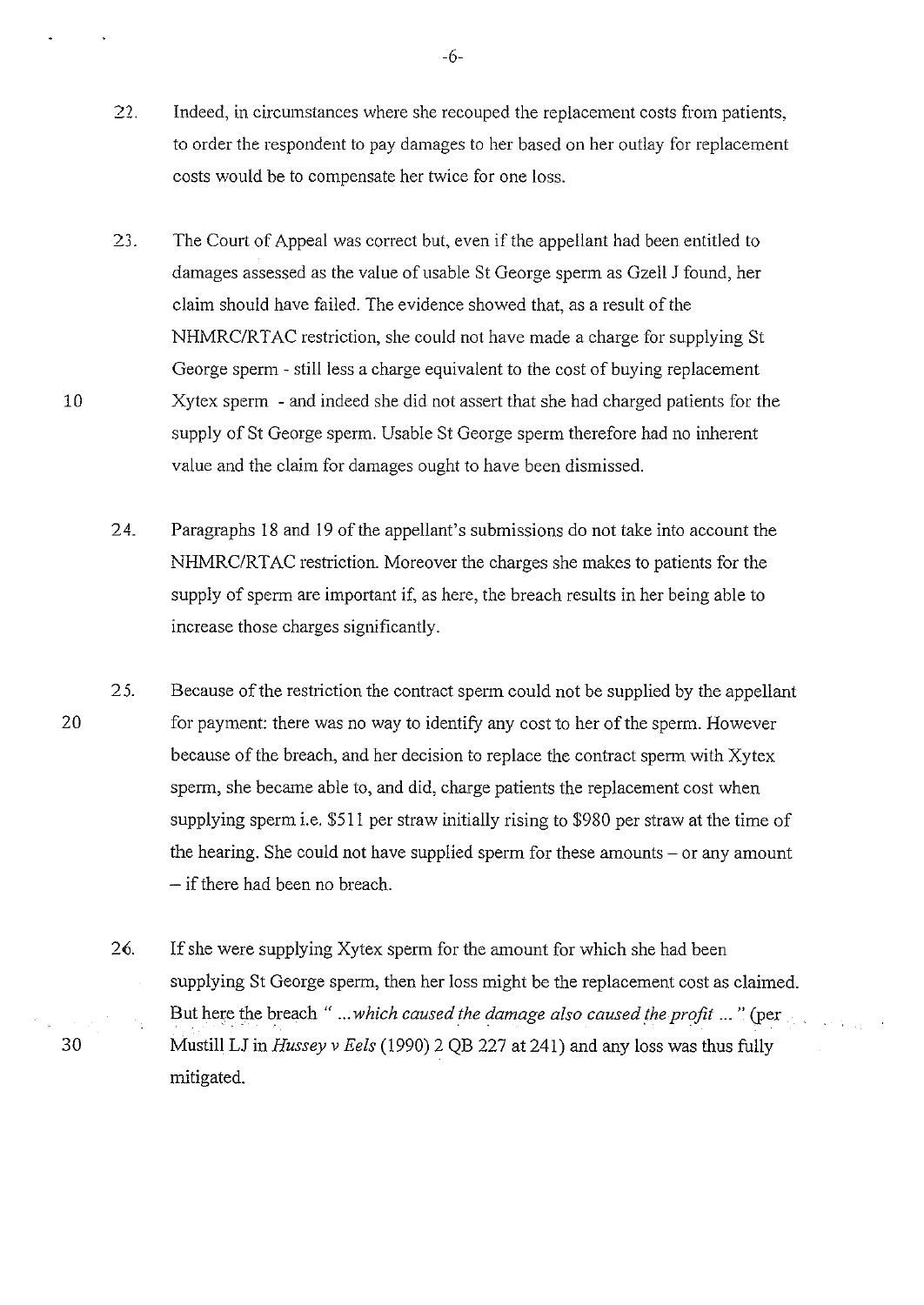#### Submissions

- 27. The appellant's pleaded claim was for damages assessed as the costs and expenses of replacing the non RT AC-compliant St George sperm. Her Cross Claim did not plead that the Deed was a contract for the sale of goods, but the Trial Judge, accepting her submissions at the Trial, nevertheless awarded her damages assessed on the alternative basis usually available in sale of goods cases; being the loss of the value that the St George sperm would have had if it had been RTAC-compliant.
- 28. The appellant now submits in paragraph 23 of her submissions in this Court that the focus ought not be on whether or not the Deed was a contract for the sale of goods, but whether the loss claimed by the appellant came within the principles in *Hadley v Baxendale* (1854) 9 Ex 341: 156 ER 145 (at ER 151). The reason for the Court of Appeal's detailed analysis as to whether the Deed was a contract for the sale of goods, and as to whether any part of the agreement between the parties involved a sale of sperm, was to address the approach and findings that were the basis of the decision at first instance, in accordance with the submissions that the appellant had made to Gzell J: CA [75].
	- 29. Furthermore, the question of whether or not the Deed was a contract was for the sale of goods, or whether it included a sale of sperm, is nevertheless important because it informs the question of whether the damages claimed come within the rule in *Hadley v Baxendale;* what was within the reasonable contemplation of the parties as being the probable result of a breach of the contract will depend in part on the nature and subject matter of the contract itself, and the "reasonable contemplation" of the parties *"depends on a consideration of the terms of the contract in the light of the matrix of circumstances in which it was made": The Commonwealth v Amann Aviation Pty Limited* [1991] HCA 54; (1991) 174 CLR 64 at 92. See also *European Bank Limited v Evans* [2010] HCA 6; (2010) 240 CLR 432 at [13].

10

20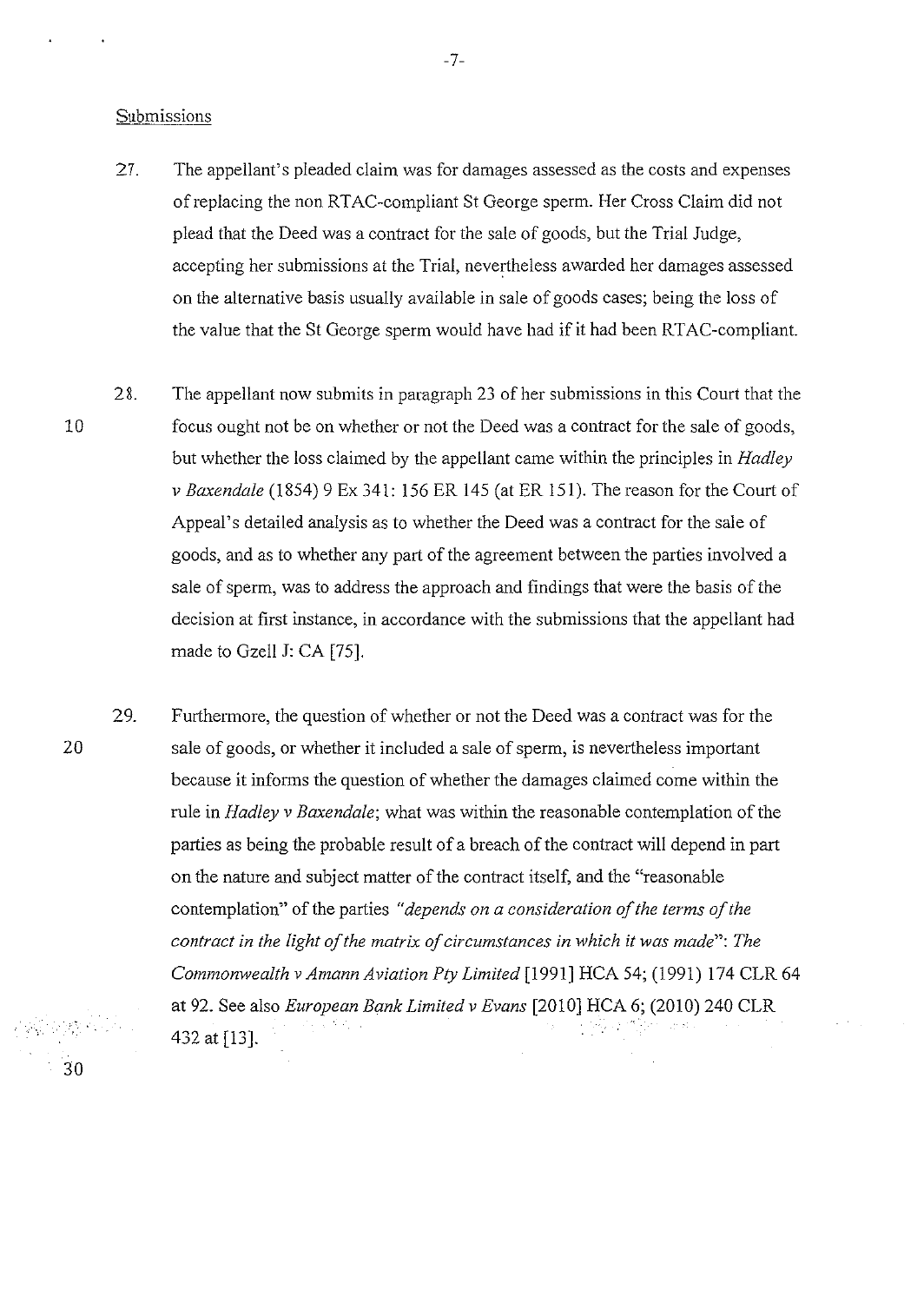- 30. The Court of Appeal correctly concluded that the Deed was not a contract for the sale of goods, and that insofar as donor sperm was concerned, it did not include a relevant sale of goods. It did so for the following reasons:
	- (i) as the Appellant conceded at trial, $4 \text{ under the RTAC Code, donors of }$ sperm could always withdraw their consent to its use in insemination procedures, in which event the sperm could not be used by fertility practitioners. As such, StGeorge did not have ownership of the sperm to pass on to the appellant: CA  $[67]$ ;<sup>5</sup>
	- (ii) no part of the (potentially zero) purchase price was apporiioned to donor sperm: CA [8], [49];
	- (iii) there was no evidence that the appellant had paid anything for the donor sperm and indeed it was "extremely difficult, if not impossible" to calculate any price for the donor sperm: CA [66];
	- (iv) the price for the "Assets" was wholly deferred: CA [8]; and
	- (v) the purchase price for the whole of the "Assets" depended on the increase in gross fee income of the appellant and was in no way related or dependent on the quantity of donor sperm transferred; the "Assets" the subject of the sale were defined by reference to the "business" or medical practice carried on by St George; and the Deed incorporated a restraint of trade by both St George and the respondent: CA [49].
- 3 1. Other factors not mentioned by the Court of Appeal, but which are also consistent with the Deed not being a contract for the sale of goods, or not containing a sale of the donor sperm, are:  $\mathcal{O}_{\mathcal{A}}$  and  $\mathcal{O}_{\mathcal{A}}$  and  $\mathcal{O}_{\mathcal{A}}$  and  $\mathcal{O}_{\mathcal{A}}$ the company of the con-

<sup>&</sup>lt;sup>4</sup> T:32, line 29, T:34 line 49 - T:35, line 26.<br><sup>5</sup> This is also recognised in clauses 1b and 9.1(a)(i) in the Deed which refers to the transfer of the "Assets", "to the extent that title in them can pass" to the purchaser.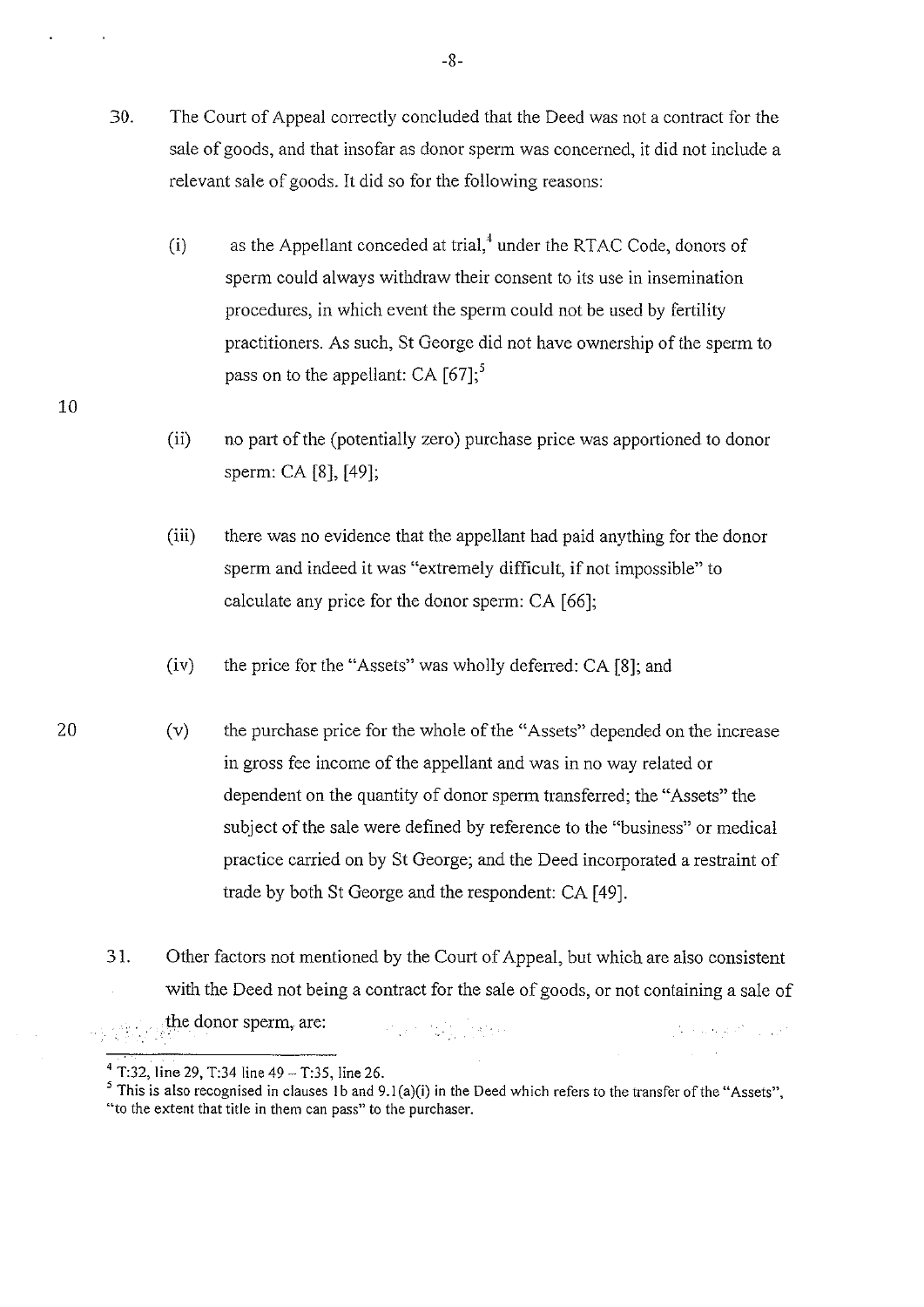- (i) under the NHMRC/RTAC restriction, compliance with which was necessary for accreditation to carry on an ART medical practice, commercial trading in sperm was unethical and prohibited, and the appellant confirmed in evidence that this was her understanding and that she did not and had never bought or sold sperm for valuable consideration: T:32, lines 16-26, T:73, line 43 and T:94, line 21;
- (ii) the Deed did not identify any quantity of sperm being transferred;
- (iii) "Sperm" within the definition of"Assets" was itself a defined term which was defined to mean *"all frozen sperm whether from donors, stored for patients or reserved for patients with the vendor in the Business".* It is not and has never been suggested by the appellant that there was a sale of the sperm stored or reserved for patients, and in circumstances were the definition of"Assets" did not differentiate between that type of sperm and donor sperm, the Deed could not be construed as involving a sale of the donor sperm;
- (iv) the respondent had conducted no stocktake before entering into the Deed to ascertain the quantity of the "Sperm" or what proportion of the sperm was donor sperm as opposed to patient sperm; and
	- ( v) the appellant undertook no stock take before entering into the Deed; she conceded in evidence that she could not have known how many straws were useable until after an "audit" was conducted;<sup>6</sup> but she did not conduct a stocktake after entering into the Deed and did not know how many straws had been transferred by St George until 29 November 2005, almost 4 years later. 化四氟乙烯 医心包

- 알리스 : 2 South

6 T:49 at line 10.

10

20

30

 $\overline{a}$ 

-9-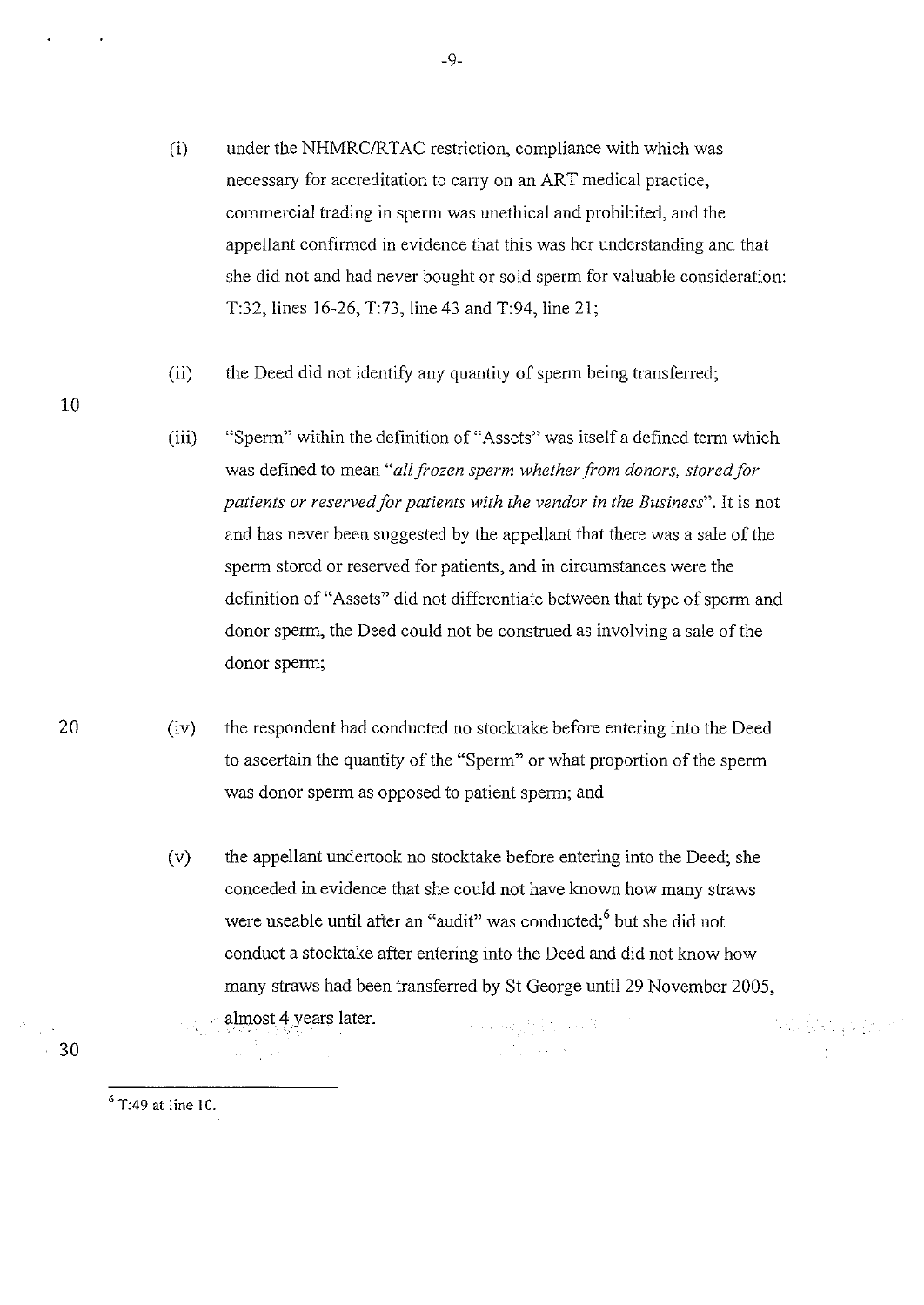- $32.$ Having regard to the matters set out in paragraphs 30 and 31 above, at the time of the entry into the Deed it would have been within the "reasonable contemplation" of the parties that:
	- (i) because she had paid no money to St George at the time of completion of the Deed (i.e. when taking possession of the sperm) and because there was no way of knowing from the terms of the Deed what amount, if any, she would pay for donor sperm (CA [126]), the appellant could not ethically make any charge to the patients to whom she supplied it;
	- (ii) after the end of the first year, when the first installment of the purchase price was due, it would be in an amount which was totally independent of the amount of sperm that had been transferred to her, or the amount of sperm she had used, and the problem in (i) above would remain;

20

- (iii) even after the end of the third year, when payment of the whole of the purchase price was identifiable, she would still not have been able to identify the amount she had paid for the St George sperm;
- (iv) a stocktake was not important: the cost to the appellant of acquiring the St George practice was a proportion of any increase in her gross fee income after acquiring the practice. Because she could not sell, and on her evidence would not have sold, the sperm for a profit, the benefit to her in having the sperm was the professional fees she could earn from medical procedures and patient treatments (this much is acknowledged in paragraphs 26, 33 and 36 of the appellant's submissions). If she were unable to use some or all of it, then she would not be able to utilise it in medical procedures and patient treatments, which would reduce the increase in fees she might otherwise have received from performing those procedures and treatments, with a corresponding reduction in the purchase price she would be obliged to pay St George. Any consequence for breach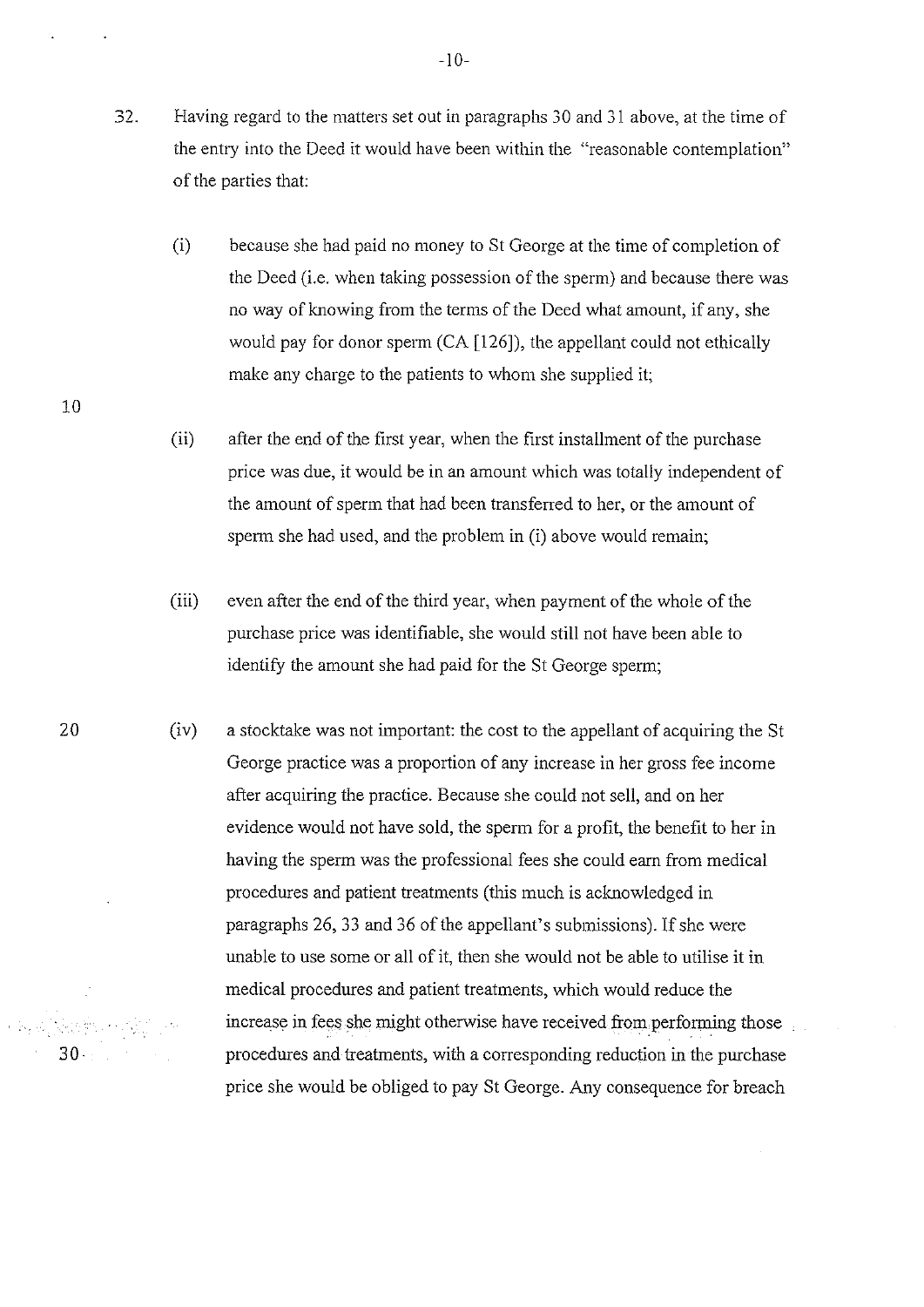of any warranty in respect of the donor sperm was therefore, in effect, built in to the contract by virtue of the method which the parties chose to calculate the purchase price;

- (v) therefore, if the St George sperm were not usable she would not lose money she had paid for it, she would instead lose the fees she might otherwise have earned from carrying out medical procedures and patient treatments with that sperm; and
- (vi) if she were unable to use St George sperm, but could obtain donor sperm from another source then, because of the NHMRC/RTAC restriction, she would not be required to pay for that sperm any more than its cost, and she would then be able to pass that cost – together with any acquisition costs of her own- on to her patients.
- 3 3. Thus, having regard to the terms of the Deed and the *"matrix of circumstances in which it was made"* as set out above the respondent submits that it was not within the "reasonable contemplation" of the parties at the time they entered into the Deed that the probable result of some or all of the St George sperm not being RTACcompliant would be the loss of sperm which had some inherent value or the acquisition by the appellant of sperm from another source the costs of which she would not pass on to patients. In those circumstances, the loss she has claimed in the proceedings, no matter how it is framed, did not fall within the principles in *Hadley v Baxendale* (1854) 9 Ex 341: 156 ER 145 (at ER 151): CA [6]-[10].

#### Replacement costs and expenses

34. The Court of Appeal correctly noted that the appellant's claim for "replacement The Committee of the Committee of the Committee ng P **1. 2. 2. 2. 安全基金的变体** , costs":  $\alpha$  ,  $\beta$  and  $\beta$  ,  $\beta$  $\left\langle \mathbf{v} \right\rangle = \left\langle \mathbf{v} \right\rangle_{\mathbf{v}}$  ,  $\left\langle \mathbf{v} \right\rangle_{\mathbf{v}}$ 

10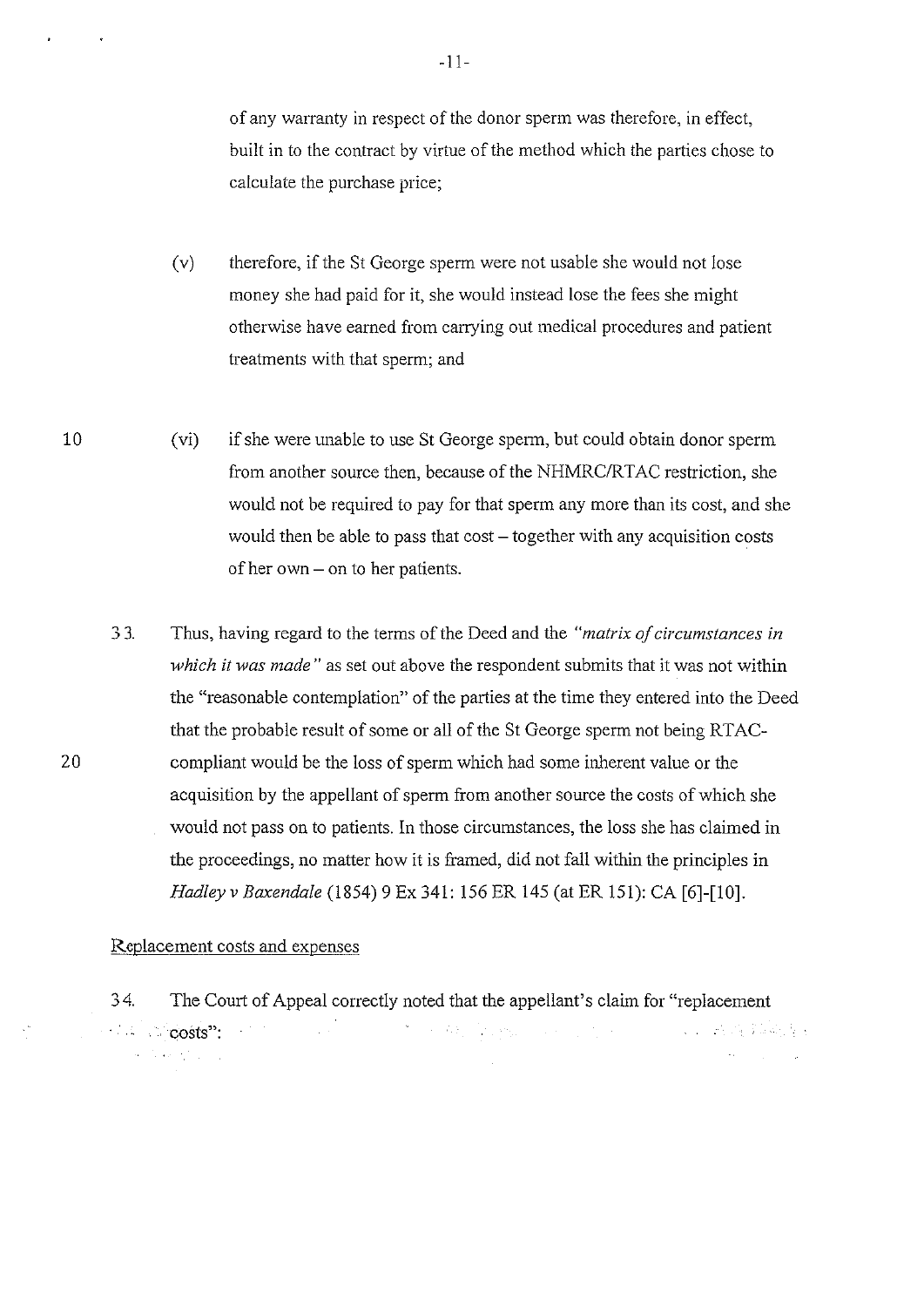- (i) was confined to the reasonable costs and expenses associated with the procurement of replacement sperm: CA [27]
- (ii) was supported by evidence of only the supply and transportation costs of the replacement sperm: CA [41], [87]; and
- (iii) could not have included other costs involved in the supply of sperm to patients – being storage, treatment costs etc. – since those costs would have been incurred with St George sperm if it had been RTAC-compliant, and were therefore a constant (indeed she would have made a saving on these because, having acquired the Xytex sperm only as and when it was needed, she was not required to store large numbers of sperm): CA [ 41], [98].
- 3 5. As set out in the narrative above, in her draft Reply served pursuant to court orders on 11 November 2010, she conceded that she charged a fee to patients which was equal to her cost to acquire Xytex sperm.
- 36. At [127] CA, Tobias AJA stated that the appellant's prima facie loss was the cost of replacement sperm, but that she had been able to fully mitigate that loss. His Honour was not there saying that the cost of replacement sperm "could only be understood as the market cost or value of donor sperm", as submitted by the appellant in paragraph 24 of her submissions. His Honour was saying nothing about "market cost" or "value", expressions which are associated with a sale of goods and are therefore (given theCA's finding that there was no sale of goods) apt to mislead in the context of this case. His Honour was there referring to the actual amounts paid to Xytex by the appellant. The approach taken by Gzell J was not to compensate her for the cost of replacement sperm, but to compensate her for the loss of the value of the St George sperm. a sa salah sahiji désa di kacamatan Sulawa.<br>Kacamatan Sulawa  $\sim 10$

20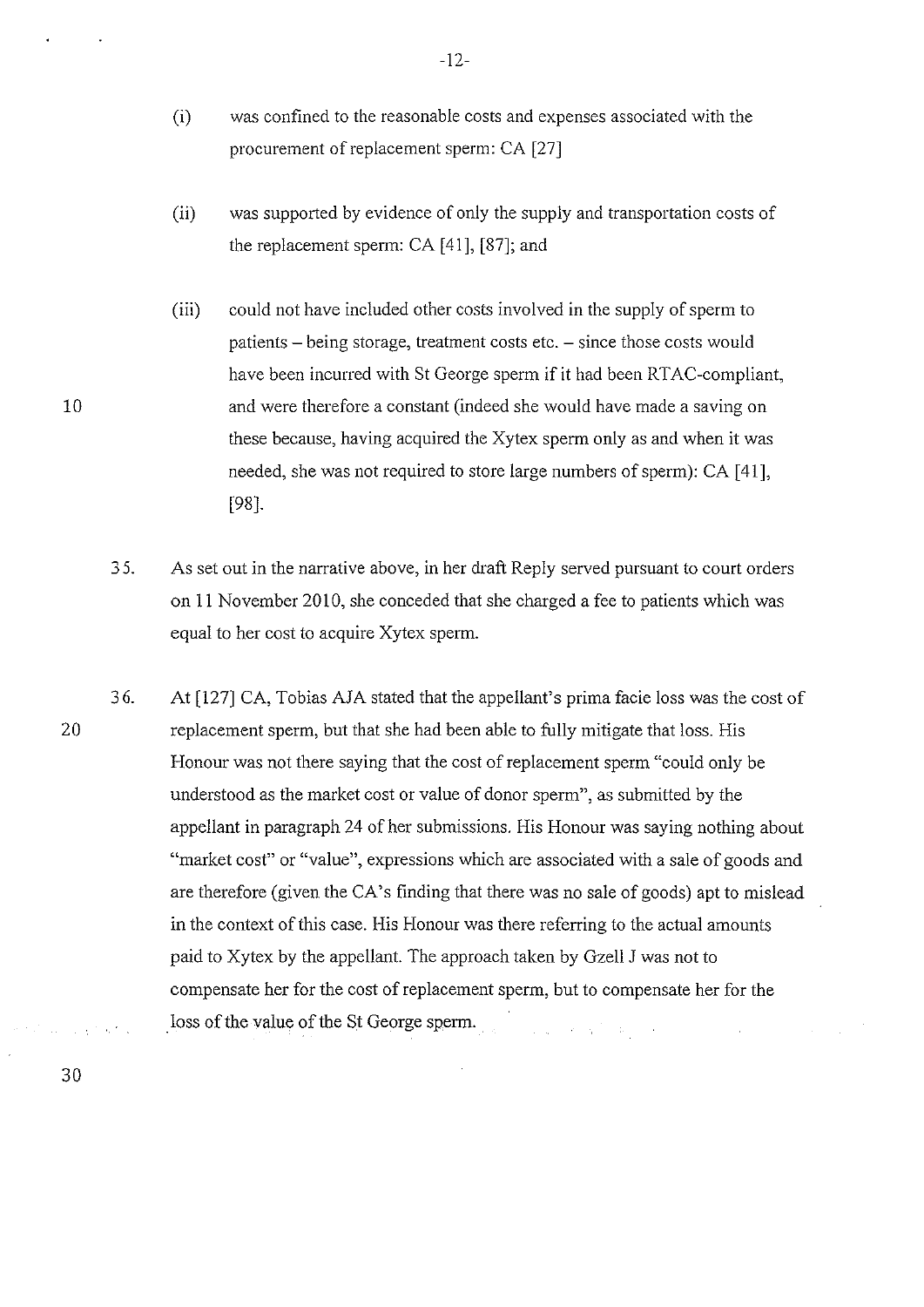#### Loss of value

- 3 7. Gzell J erred in assessing the loss claimed by the appellant as the value, as at the date of the breach (being the date of the contract) of 1,996 straws of replacement sperm because this was not the claim pleaded by the appellant in her Cross-Claim, and relief not founded on the pleadings should not be granted: see *Gould v Mount Oxide Mines* (1916) 22 CLR 490 at 517 and *Banque Commerciale SA v Akhil Holdings Ltd* (1990) 169 CLR 279 per Mason CJ and Gaudron J at 286-7, per Dawson J at 296-7, per Toohey J at 302-3 and per Brennan J at 287-8.
- 10 20 38. The appellant's failure to make such a claim in her Cross-Claim was not cured by what she pleaded in the Reply filed on 14 January 2011 and in the subsequent amended replies that she filed. Part 14.18 of the *Uniform Procedure Rules 2005 (NSW)* provides that a party "must not in any pleading ... raise any ground or claim, inconsistent with any of his or her previous pleadings". Inconsistent for this purpose means "new or different": *Herbert v Vaughan* [1972]1 W.L.R. 1128. A claim for "the reasonable costs and expenses associated with the procurement of replacement sperm" is different to one for the "value of the worthless Sperm delivered to her". If the appellant wished to seek damages for loss of the value of the contract sperm, she ought to have sought leave to amend her Cross-Claim to seek such damages. It was not sufficient to seek to re-cast her claim in the Reply without amending her Cross-Claim, avoiding the requirement to obtain leave to amend.
	- 3 9. However, if the appellant's claim were accepted as a claim for the loss of the value that the St George sperm would have had if it had been RTAC compliant, then she bore the onus of proving that value and she did not do so. That loss (if any) having occurred at the date of breach, i.e. the date of the Deed when possession of the sperm was delivered (Clause 9.2), the appellant was obliged to prove the value in early 2002 of RTAC-compliant sperm acquired from St George.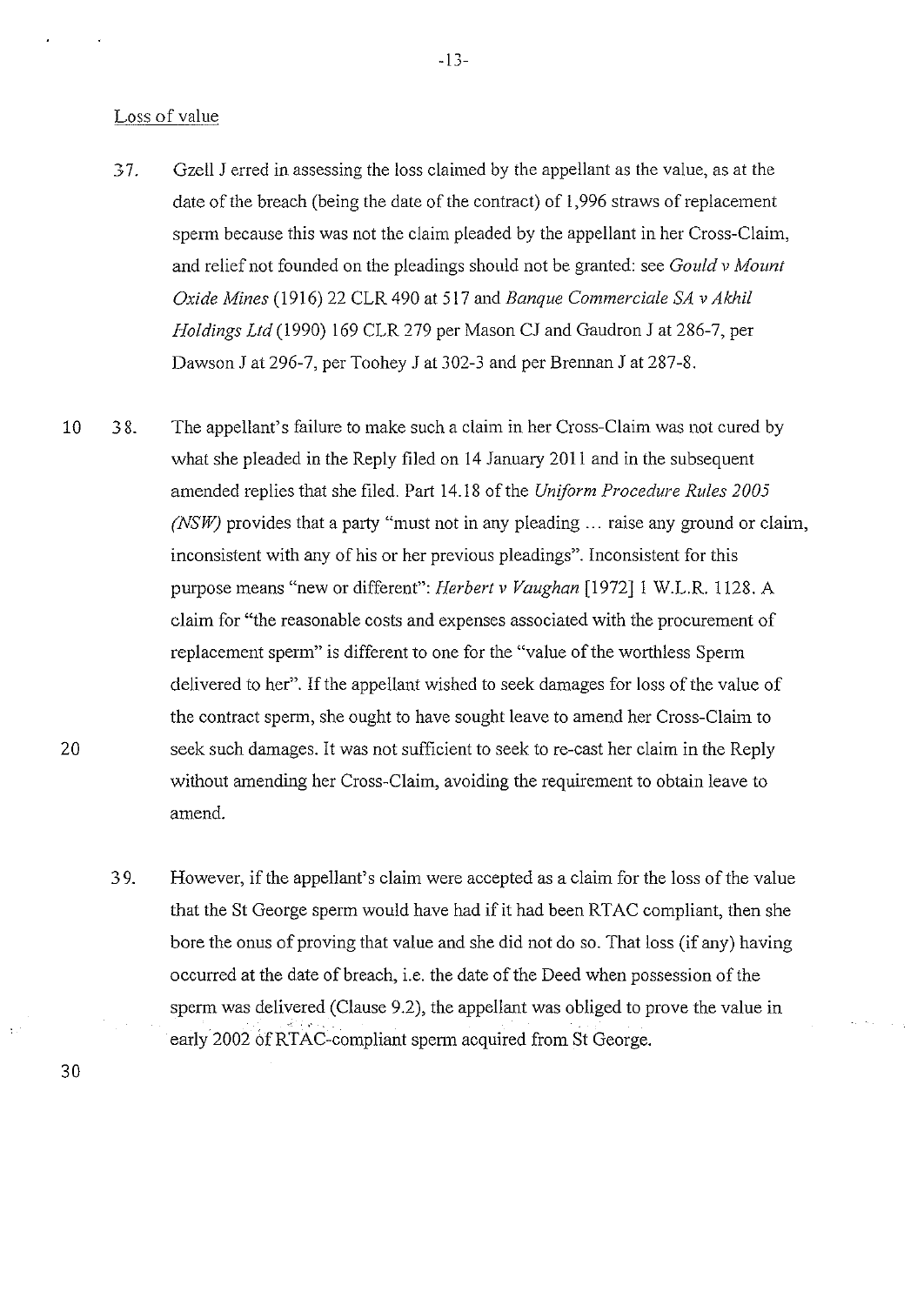- 40. The appellant sought to prove that value by tendering evidence of the cost of  $X$ ytex sperm at various times from August 2005 when she first acquired it. However, this provided no evidence of RTAC-compliant StGeorge sperm in early 2002 or at all because:
	- (i) the NHMRC/RTAC restriction prevented the sale of compliant StGeorge sperm for more than its cost: in early 2002 the appellant had obtained possession of the sperm without payment; without being obligated to pay any identifiable amount for it in the future; and in circumstances where, even after all of the purchase price had been paid, she would not be able to identify the amount paid for the donor sperm, and therefore could make no charge for it;
	- (ii) even after the appellant had paid one or more of the installments of purchase price she would not be able to identify the amount (if any) paid for sperm, and would not therefore know its cost (if any) and thus be unable to charge for it without contravening the restriction: CA [85], [86], [126];
	- (iii) the appellant's own evidence showed that Xytex charges included payment for several expenses that would not be incurred for compliant St George sperm, and which therefore made Xytex costs inappropriate as a proxy for, or evidence of, St George value. Examples in this category included:
		- (a) cryogenic transport of sperm from the USA and the return of specialised transport containers;
		- airfares and accommodation for trips by the appellant and members (b) of her staff to the USA to inspect Xytex facilities and confer with Xytex staff;  $\mathcal{L}^{\text{max}}$  , where  $\mathcal{L}^{\text{max}}$ المواسط والمسترقية المعارية والمعاونة
		- (c) engagement of locums to operate her fertility practice while she was in the USA;

 $\mathcal{E}_\mathrm{c}$ 

30

10

-14-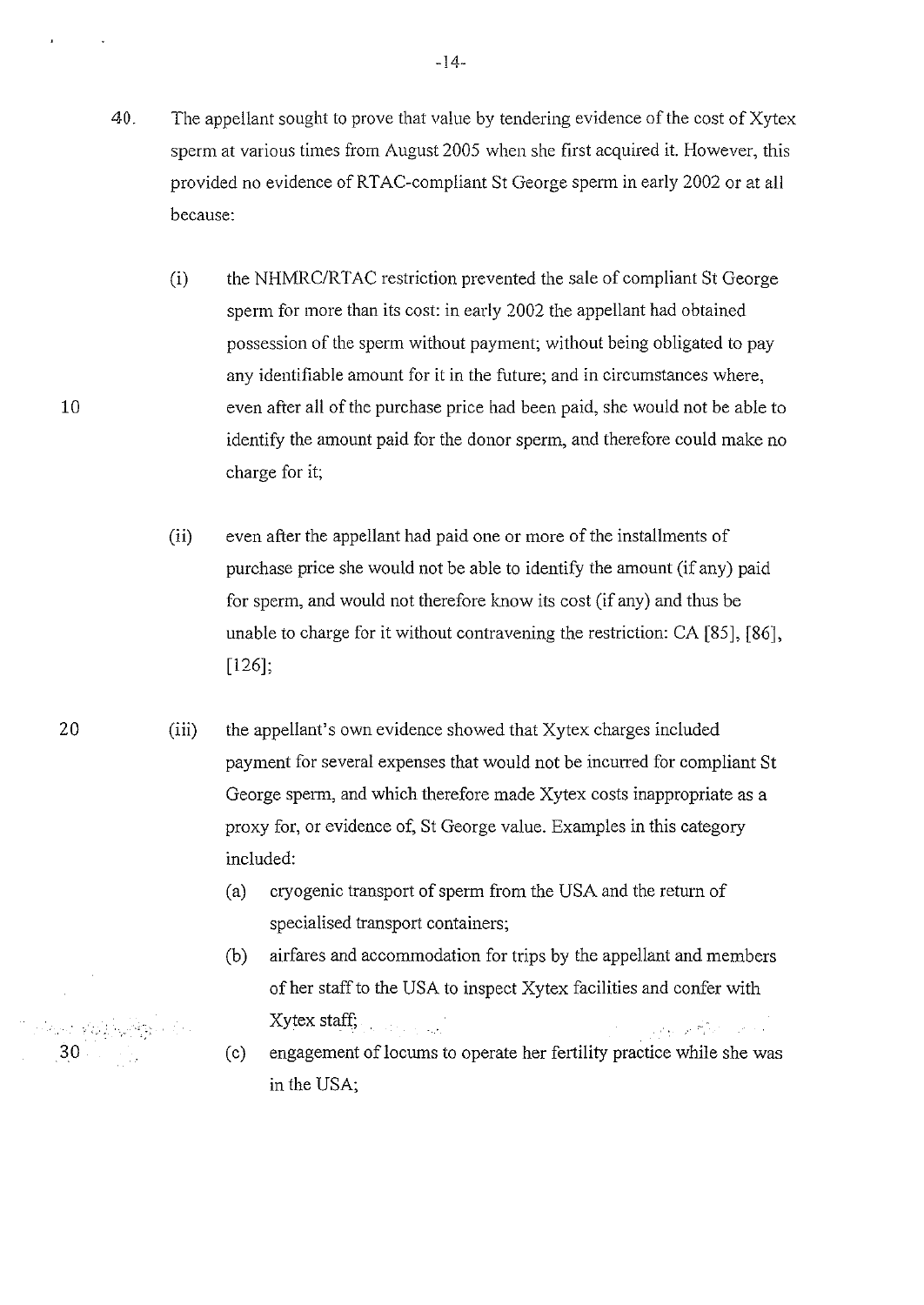- (d) a 3% American Express charge on the amounts paid by her for Xytex sperm;
- (e) the administrative costs involved in ordering sperm from Xytex; and
- (f) the administrative costs involved in reporting to Xytex on treatment outcomes;

(iv) since the total price she had become liable to pay for the practice in February 2005 was \$386,950 and there were 3,513 straws transferred, even if the whole of the purchase price for all of the "Assets" were taken to be only for donor sperm, her cost to "purchase" it would only have been approximately \$110 per straw, and as a result of the NHMRC/RT AC restriction, she would only have been able to charge that amount when supplying sperm to her patients. That amount was therefore the maximum theoretical value of each straw of StGeorge sperm at the time of the contract. The cost of Xytex sperm, however, was approximately \$511 per straw (Gzell J  $[109] - [110]$ ), more than four times the maximum theoretical value of each straw of St George sperm. Thus, the cost of replacement Xytex sperm was inelevant and not an appropriate proxy for the value of RTAC compliant St George sperm; and

20

30

10

(v) in any event, the Xytex evidence related to its cost from August 2005 onwards: there was no evidence given of its cost in early 2002, and no evidence that evidence of such cost could not be obtained, or that it was otherwise appropriate to assume that the cost in early 2002 would be equivalent top the cost in August 2005 less interest

41. Additionally, the appellant did not give evidence that she had charged patients for the supply of St George sperm. In the absence of such evidence, the Court of Appeal correctly inferred that, being unable to identify the amount she had paid St George for that sperm, it should be assumed that she had made no charge for it:  $\mathbb{R}^2$ [85], [86], [126].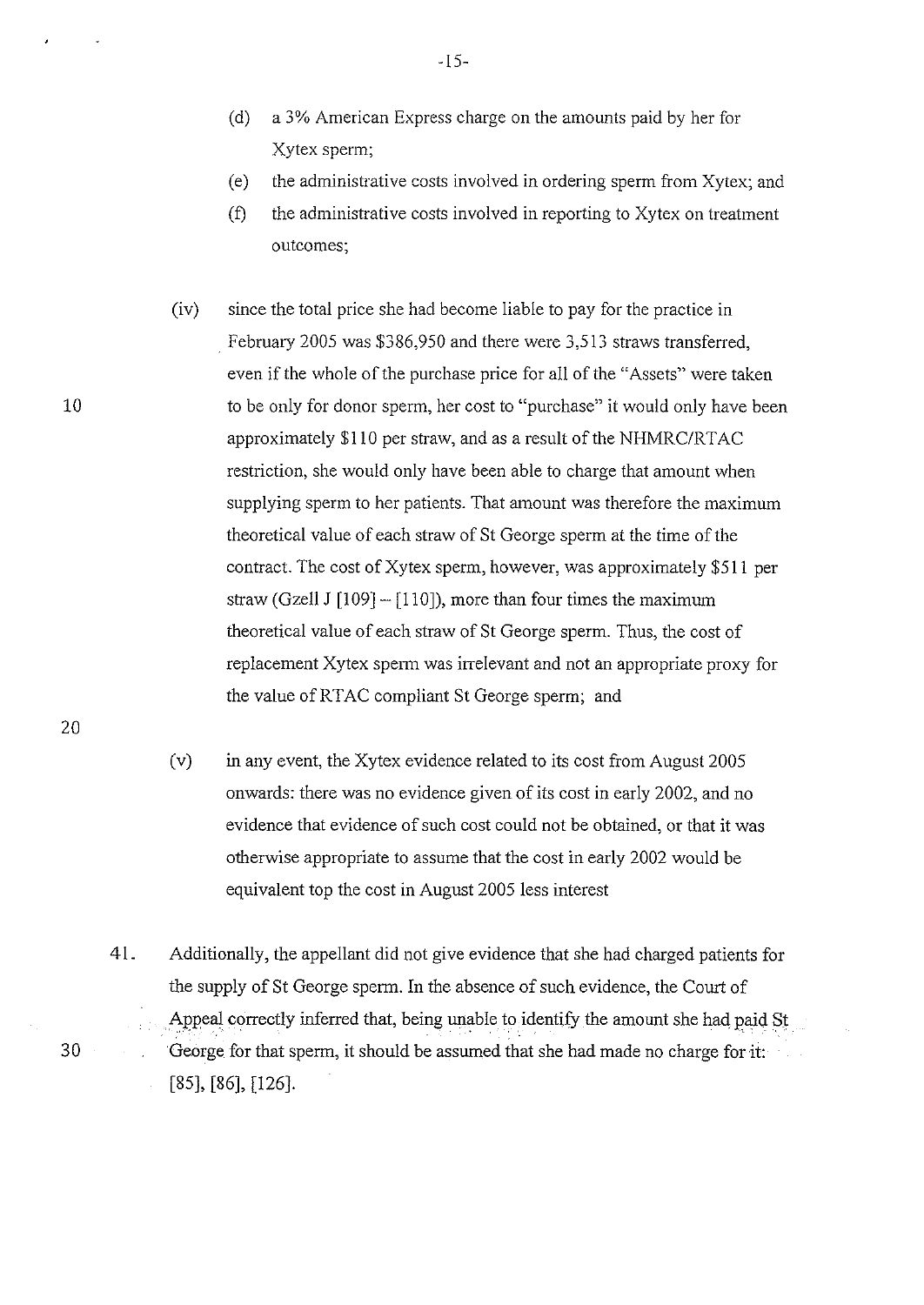42. In these circumstances, even if the claim were treated as a claim for loss of value, it should have been rejected on the basis that either the evidence showed that the value to the appellant of RTAC- compliant St George sperm in early 2002 was nil; or alternatively that the appellant had not proved that such sperm had any particular value at that time.

## Mitigation

- 43. The Court of Appeal considered the relevant authorities on mitigation at [100] [111] and correctly concluded at  $[112] - [116]$  that the charges made by the appellant to patients for the supply of Xytex sperm constituted full mitigation of the costs she had incurred to acquire that replacement sperm.
- 44. The appellant's submissions at paragraph 34 of the written submissions, which were also made to the Court of Appeal, should not be accepted. For the reasons set out in paragraphs 30-31 above the Court of Appeal was correct to conclude that the Deed was not a contract for the sale of goods, that it did not contain a sale of goods, and that the loss claimed by the appellant had been fully mitigated.

45. However, even if the Deed had been or contained a contract for the sale of goods, the respondent would still have discharged the onus to show that the appellant had fully mitigated her loss.

46. To constitute mitigation, a benefit must be obtained which arises *"out of the consequences of the breach and in the ordinary course of business": British Westinghouse Electric* & *Manufacturing Co Ltd v Underground Electric Railways Company of London Ltd* [1912] AC 673 at 690. As with the decision of the innocent party in that case, the charging of costs to patients receiving Xytex sperm in amounts intended to recoup the appellant's costs of acquiring that sperm was not a res inter alios acta, but "*a prudent course quite naturally arising out of the circumstances in which* [the appellant] *was placed by the breach": British* 

- 143

20

30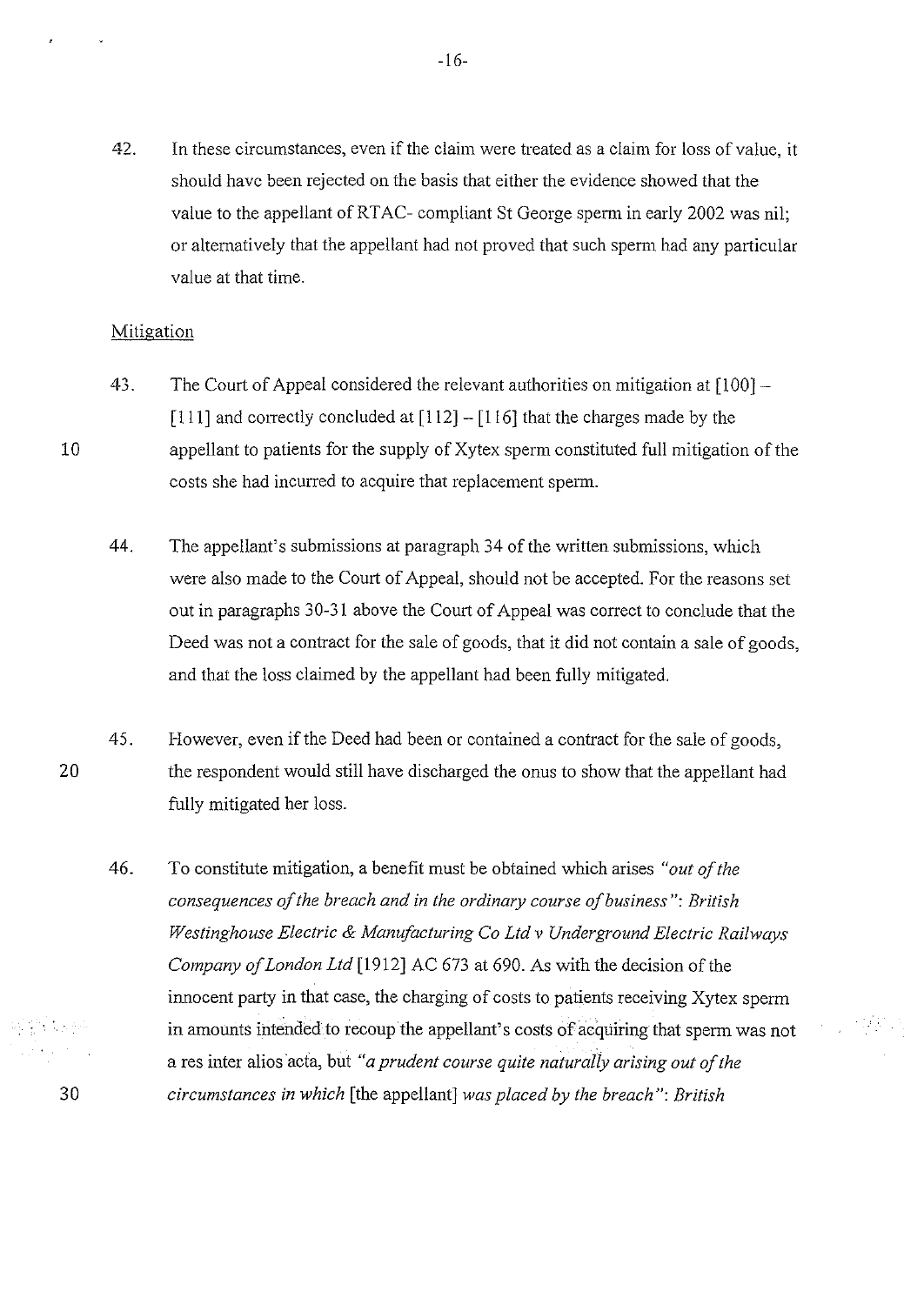#### *Westinghouse* at 691.

- 47. The onus on the respondent to prove mitigation was limited to proving mitigation of the loss claimed by the appellant. The loss for which she was seeking compensation was the costs of replacement Xytex sperm. She could have sought compensation for the value the St George sperm would have had if RTACcompliant but did not do so. The appellant now argues in paragraph  $34(c)$  of her written submissions that, to successfully establish a defence of mitigation, the respondent must prove not only that she mitigated the loss constituted by "the reasonable costs and expenses associated with the procurement of replacement sperm", but also the loss of the value that the St George sperm would have had if it had been RTAC compliant; i.e. the appellant argues that the respondent must prove not only that the appellant mitigated the loss that she did claim, but also that she mitigated other possible losses that she did not claim. The respondent submits that there is no no authority for such a proposition.
- 48. If the appellant's submissions in paragraph 34(c) were correct then, while she had claimed replacement costs, which were \$511 per straw, because the respondent had only proved that that loss had been fully mitigated, and had not also proved that she had mitigated an alternative, lesser claim of \$110 per straw which she could have, but did not, make, the appellant would be entitled to recover her claimed loss of \$511 per straw.
- 4 9. However, if the respondent did have the onus to show that the appellant could not have charged for compliant St George sperm "a sum of similar order to that actually charged" for Xytex sperm, as asserted in the appellant's submissions at [34(c)], then this onus was discharged when any one of the following three aspects of the evidence is taken into consideration:

الموافقين المواريخ وأناها أنخبت بالمرا .. ·,  $\sim 10^6$ 30 (i) there were significant costs, set out in paragraph 40(iii) above, involved in the acquisition of Xytex sperm which would not have been incurred, and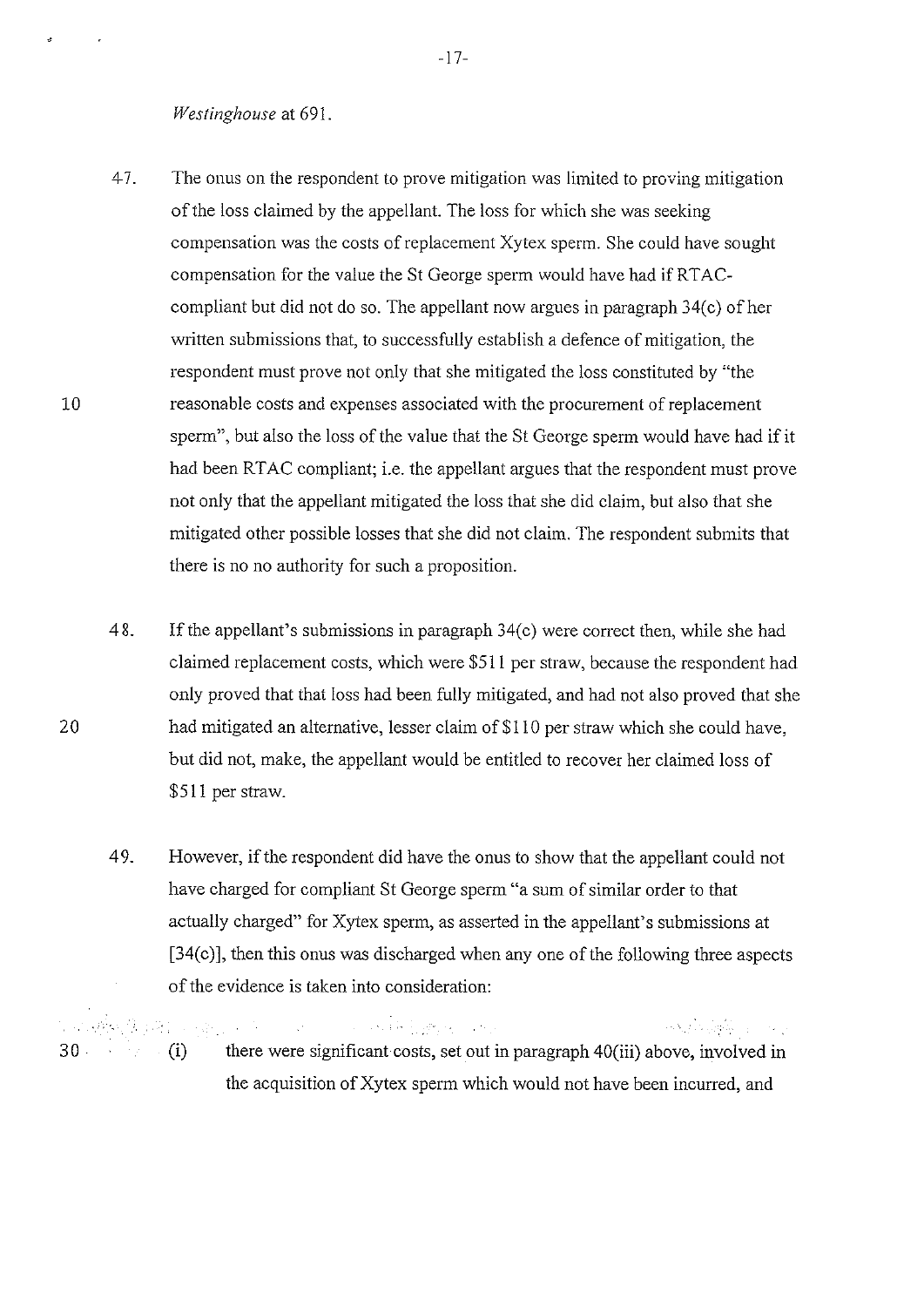so under the NHMRC/RTAC restriction could not have been recovered for the supply of St George sperm;

- (ii) as set out in paragraph 40 (iv) above, StGeorge sperm could not have been supplied for more than \$110 per straw in circumstances where the Xytex costs were over four times that amount;
- (iii) having regard to the facts that:
- (a) the appellant could not make a profit from the supply of StGeorge 10 sperm
	- (b) she could not identify the amount, if any, that she paid to acquire the St George sperm
	- (c) her claim did not include, as an alternative to replacement costs, a claim for an amount she would have charged for the St George sperm if it had been compliant; and
	- (d) she tendered no evidence that she had charged patients for the supply to them of St George sperm

the Court of Appeal was correct to conclude that she was not able to make any charge for St George sperm, still less a charge "of similar order" to the charge for Xytex sperm: CA [85], [86], [126]. Indeed, for the reasons set out in 32(i)-(iii) above, the evidence showed that she would not have been able to charge any amount for St George sperm had it been RTAC compliant: CA [126].

50. Gzell J addressed the respondent's assertion of mitigation at [21] and stated that the answer to that assertion was that the applicant paid twice for usable sperm. Gzell J's conclusion in [21] would have supported a claim for damages assessed as the amount by which the appellant had been *"left* ... *out of pocket for the amount paid under the Deed."* However, that amount could not be identified, the appellant made no claim for it, and this was in any event, no answer to the respondent's defence that the appellant either avoided or fully mitigated the loss she was claiming.

20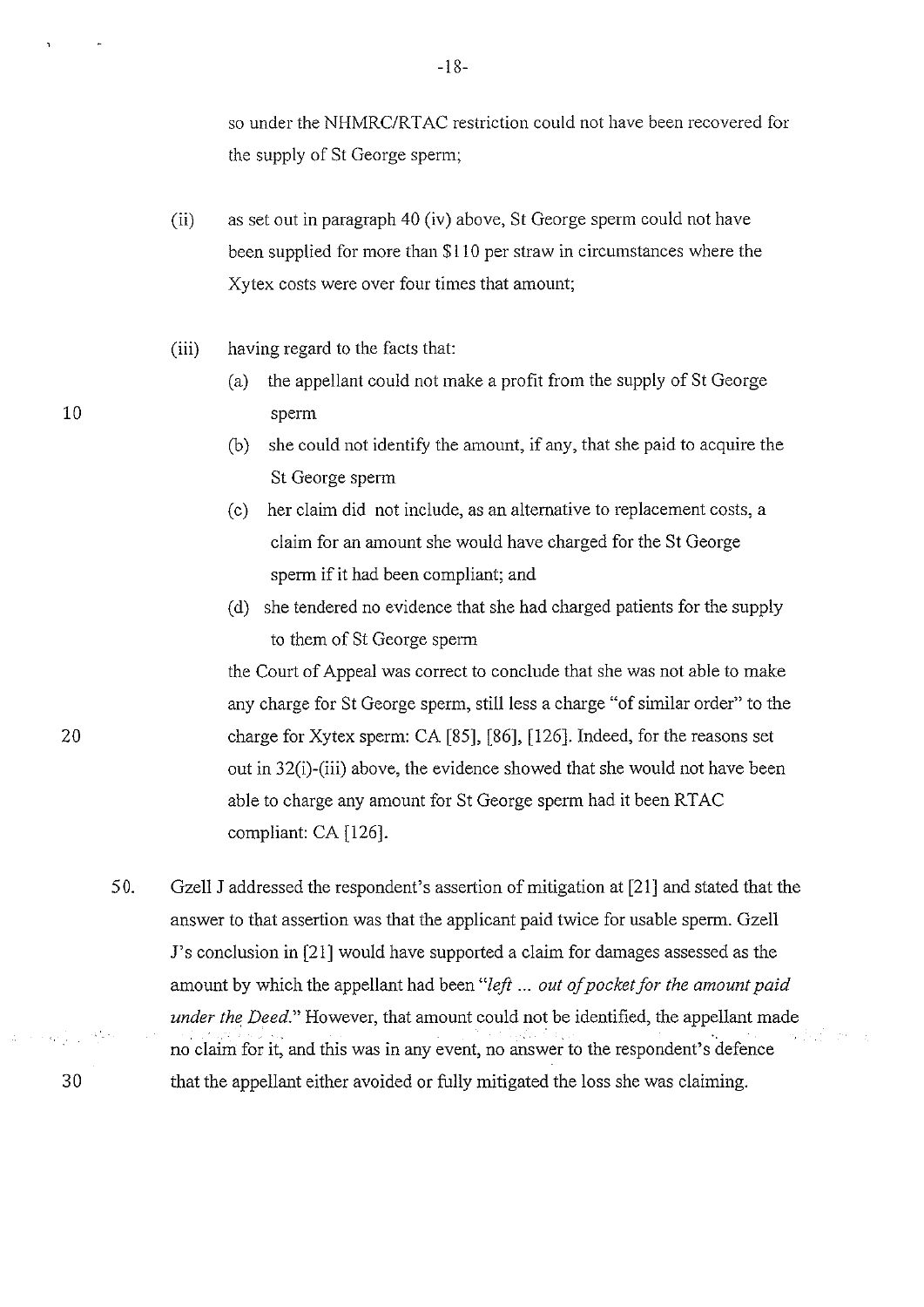5 L In relation to paragraphs 39 to 42 of the appellant's submissions, the transcript extracted at CA [39] and [40] shows that the *"very significant buffer"* became a *"sufficient buffer"* and finally turned out to be the *"costs involved in the holding, protecting and dealing with the sperm".* These costs would have been incurred for St George sperm if it had been RTAC-compliant, and so were not in any way caused by a breach of the Deed. They had not been included as part of the replacement costs claimed by the appellant (CA [ 41], [87]) and they would not have been reflected in any "loss of value" damages to which she may have been entitled since those damages had been assessed at the date of the breach- the date when the sperm was physically transferred into the appellant's possession – and

52. If the appellant's arguments were correct, then the quantum of damages to which she would be entitled would be completely independent of the amount, if any, that she received for the supply of the replacement sperm. She would be entitled to recover the same amount of damages whether she provided the sperm to patients without charge or, as was the case, provided the sperm for payment of full replacement costs i.e. she would be entitled to the same amount of damages irrespective of whether she recovered \$0 or, as was the case, \$1,423m (i.e. over \$769,000 at the time of the hearing (Sapere Report 21 September 2011 paragraph 18) with the expectation of receiving a further \$740,000 in the future (Sapere paragraph 26)).

none of those costs had been incurred at that time: CA [98]

53. Considering that the appellant recovered from patients the costs of acquiring the replacement sperm, an order that the respondent now pay to her the damages she claims would result in her being compensated twice for the loss she claimed; she would have the same quantity of usable sperm that she would have had if the St George sperm had been RTAC-compliant, thus putting her "in the same situation ... as if the contract had been performed" (per Parke Bin *Robinson v Harman)* but she would also have an additional \$1.473m (if her evidence of quantum in the

10

20